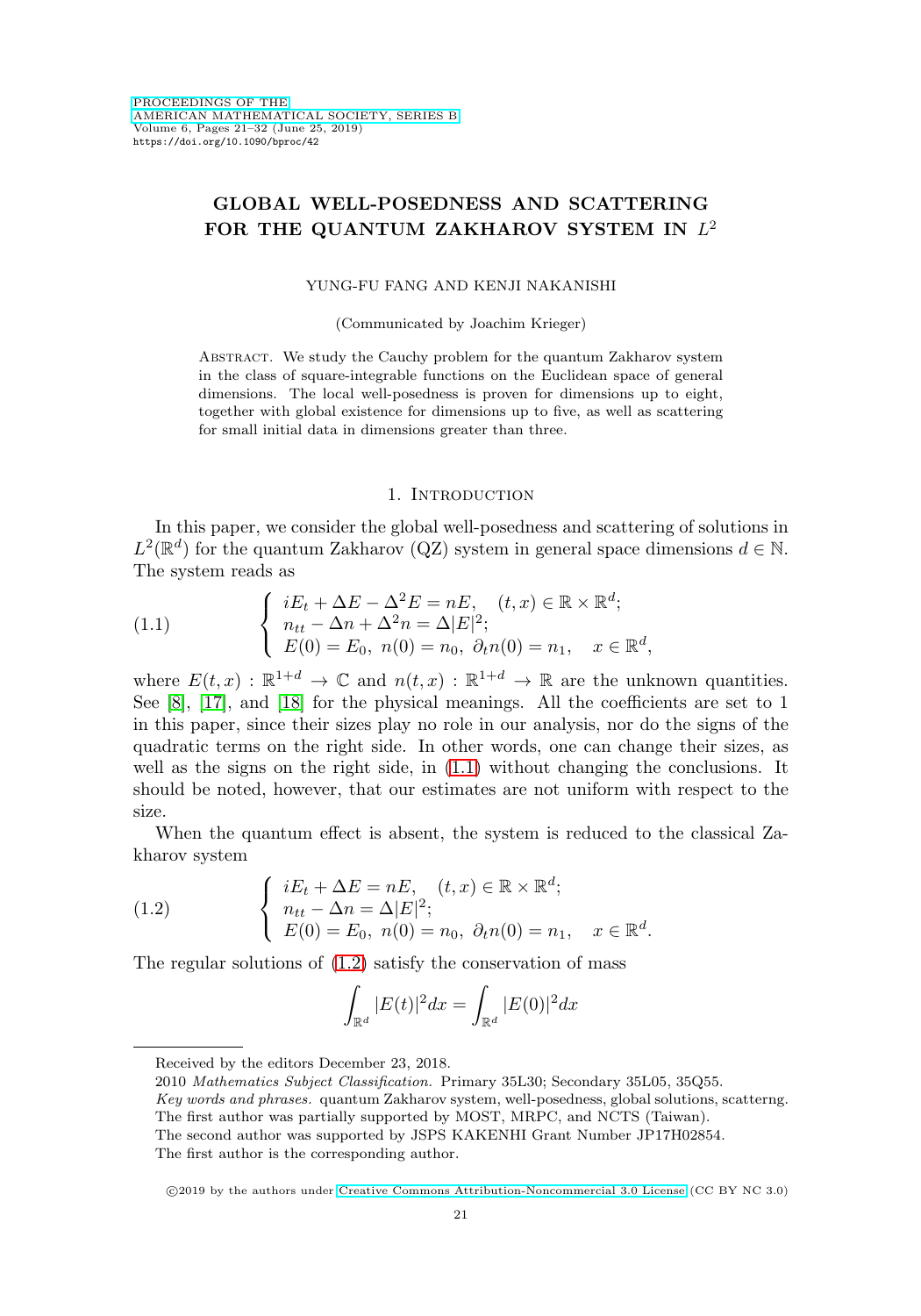as well as the conservation of the Hamiltonian

$$
\|\nabla E\|_{L^2}^2 + \frac{1}{2} \Big( \|n_t\|_{\dot{H}^{-1}}^2 + \|n\|_{L^2}^2 \Big) + \int_{\mathbb{R}^d} n|E|^2 \, dx.
$$

Analogously, [\(1.1\)](#page-0-0) has the conservation of mass

(1.3) 
$$
\int_{\mathbb{R}^d} |E(t)|^2 dx = \int_{\mathbb{R}^d} |E(0)|^2 dx
$$

as well as the conservation of the Hamiltonian

$$
(1.4) \qquad ||E||_{L^{2}}^{2} + ||\Delta E||_{L^{2}}^{2} + \frac{1}{2} (||n_{t}||_{\dot{H}^{-1}}^{2} + ||n||_{L^{2}}^{2} + ||\nabla n||_{L^{2}}^{2}) + \int_{\mathbb{R}^{d}} n|E|^{2} dx,
$$

although we will not use the Hamiltonian structure in this paper, since our solutions will be merely in  $L^2(\mathbb{R}^d)$ . Note that to have a positive definite quadratic part in the Hamiltonian, the signs of the two quadratic terms in [\(1.1\)](#page-0-0) should be the same, but we do not need it in this paper.

For simplicity, we transform  $(1.1)$  into the first order equations in t by the change of variable

(1.5) 
$$
H := \sqrt{-\Delta + \Delta^2}, \quad \mathcal{N} := n + i H^{-1} \partial_t n, \quad n = \text{Re}\,\mathcal{N},
$$

where  $\text{Re } \mathcal{N}$  is the real part of  $\mathcal{N}$ . Thus the quantum Zakharov system [\(1.1\)](#page-0-0) becomes

<span id="page-1-0"></span>(1.6) 
$$
\begin{cases} iE_t - \mathbf{H}^2 E = (\text{Re}\,\mathcal{N})E, & (t, x) \in \mathbb{R} \times \mathbb{R}^d; \\ i\partial_t \mathcal{N} - \mathbf{H}\mathcal{N} = -\Delta \mathbf{H}^{-1} |E|^2; \\ E(0) = E_0, & \mathcal{N}(0) = \mathcal{N}_0, \quad x \in \mathbb{R}^d, \end{cases}
$$

where  $\mathcal{N}_0 := n_0 + i H^{-1} n_1$ .

In this paper, we study the Cauchy problem for [\(1.6\)](#page-1-0) with initial data  $(E_0, \mathcal{N}_0) \in$  $L^2(\mathbb{R}^d) \times L^2(\mathbb{R}^d)$ , locally and globally in time, just using the classical Strichartz estimates. In most of the preceding works, the initial data (and so the solutions) with more regularity were considered, except some recent results [\[5,](#page-10-1)7] in one dimension. It is needless to say that  $L^2$  is the most important and basic function space in mathematics, and it is convenient to work with solutions with no derivative for various reasons, including numerical computations. The  $L^2$  norm is physically important for the Zakharov (type) systems, as it measures the total electric energy of the plasma. For the mathematical analysis of PDE, it is important to solve the system in the invariant (conserved) function space, particularly for global analysis of the solutions. In comparison with the classical Zakharov system  $(1.2)$ , it is interesting to see how much the system (or its dynamics) is tamed by the quantum effect. It turns out that we can deal with the  $L^2$  data in high space dimensions as well, unlike the classical case, where the well-posedness for  $E_0 \in L^2(\mathbb{R}^d)$  is known  $[2, 6, 13]$  $[2, 6, 13]$  $[2, 6, 13]$  only for  $d = 1, 2$ , and the solution can blow up in  $d = 2$  [\[9,](#page-11-3) [10\]](#page-11-4). It is interesting because tremendous efforts have been devoted to constructing and analyzing rough solutions to nonlinear dispersive equations, where models arising in the mathematical physics tend to exhibit various mathematical challenges, making the corresponding analysis complicated even if the equations look very simple. This paper suggests that including some more physical effects in the equations can make our mathematical understanding much easier and better.

The main results of this paper are as follows.

<span id="page-1-1"></span>**Theorem 1.1** (Well-posedness). For  $1 \leq d \leq 8$ , the quantum Zakharov system [\(1.6\)](#page-1-0) is locally well-posed in  $L^2(\mathbb{R}^d) \times L^2(\mathbb{R}^d)$ . Moreover, if  $d \leq 5$ , then all the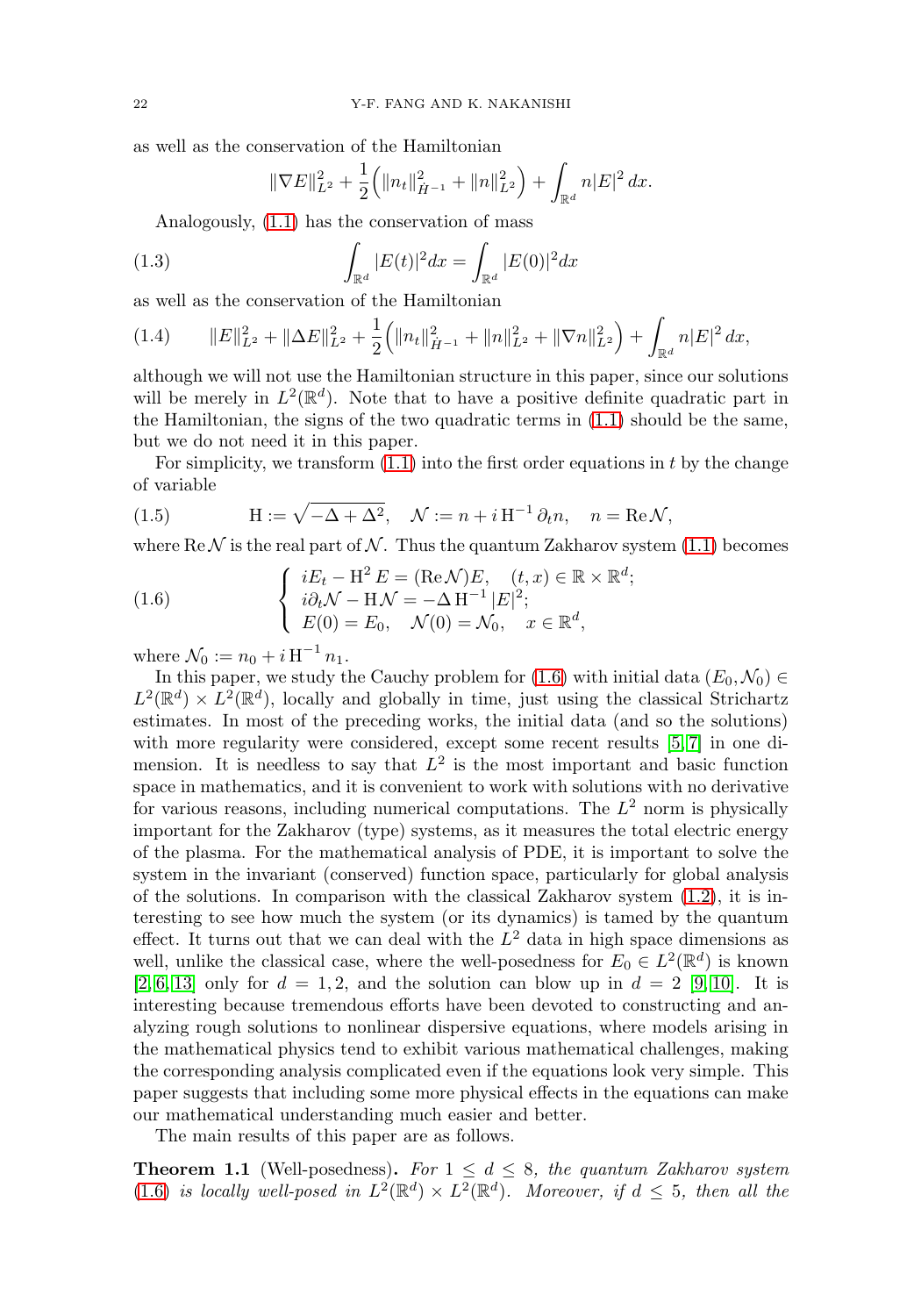solutions are global in time, and there exist positive constants  $\alpha, \beta \in (0,1)$ ,  $p \in$  $[2,\infty)$ , and  $C \in (0,\infty)$ , dependent only on d, such that

$$
||E(t)||_{L^2} = ||E(0)||_{L^2} < \infty, \quad ||\mathcal{N}(t)||_{L^2} \leq C||\mathcal{N}(0)||_{L^2} + C|t|^{\alpha}||E_0||_{L^2}^2 + C|t|^{\beta}||E_0||_{L^2}^p.
$$

A more precise form of the upper bound is given in the proof for each  $d$ ; see [\(5.4\)](#page-9-0).

<span id="page-2-0"></span>**Theorem 1.2** (Small data scattering). Let  $4 \leq d \leq 8$ . Assume that  $(E_0, \mathcal{N}_0) \in$  $L^2(\mathbb{R}^d) \times L^2(\mathbb{R}^d)$  is sufficiently small in  $L^2$ -norm. Then the solution  $(E, \mathcal{N})$  of [\(1.6\)](#page-1-0) is global in time, and there exist  $(E_{\pm}, \mathcal{N}_{\pm}) \in L^2(\mathbb{R}^d) \times L^2(\mathbb{R}^d)$  such that

$$
||E(t) - e^{-it H^2} E_{\pm}||_{L^2} + ||\mathcal{N}(t) - e^{-it H}\mathcal{N}_{\pm}||_{L^2} \to 0 \qquad (t \to \pm \infty).
$$

In short, the solution  $(E, \mathcal{N})$  scatters in  $L^2(\mathbb{R}^d) \times L^2(\mathbb{R}^d)$  as  $t \to \pm \infty$ .

Remark 1. It is worth noting that we do not need at all the dispersive nature of the (fourth order) wave equation, either for the small data scattering (Theorem [1.2\)](#page-2-0) or for the local well-posedness in  $d \leq 7$  (Theorem [1.1\)](#page-1-1). It means that H in the left side of the second equation of [\(1.6\)](#page-1-0) could be replaced with any self-adjoint operator on  $L^2$  for those results.

The outline of the paper is as follows. In Section [2,](#page-2-1) we prepare some notation and definitions. In Section [3,](#page-3-0) we recall the Strichartz estimates for the linear equations, which is the main tool for analysis in this paper. In Section [4,](#page-6-0) we prove the local well-posedness result, Theorem [1.1.](#page-1-1) In Section [5,](#page-8-0) we show the global well-posedness and polynomial bound of wave, Theorem [1.1.](#page-1-1) Finally in Section [6,](#page-9-1) we prove the scattering result, Theorem [1.2.](#page-2-0)

## 2. NOTATION AND DUHAMEL FORMULAE

<span id="page-2-1"></span>Let us denote

(2.1) 
$$
\mathcal{D} := \sqrt{-\Delta}, \quad \langle \mathcal{D} \rangle := \sqrt{1 - \Delta}, \quad U := \mathcal{D} \langle \mathcal{D} \rangle^{-1}.
$$

Then we have  $H = \mathcal{D}\langle \mathcal{D}\rangle$ . We also denote the Fourier transform of  $u(x)$  over  $x \in \mathbb{R}^d$ by  $\mathcal{F}u(\xi)$ .

For  $s \in \mathbb{R}$ , we denote by  $H^s(\mathbb{R}^d)$  and  $\dot{H}^s(\mathbb{R}^d)$  the usual inhomogeneous and homogeneous Sobolev spaces equipped with the norms, respectively,

(2.2)  $||u||_{H^s} := ||\langle \mathcal{D} \rangle^s u||_{L^2} = ||(1+|\xi|^2)^{\frac{s}{2}} \mathcal{F} u||_{L^2} \quad \text{and} \quad ||u||_{\dot{H}^s} := ||\mathcal{D}^s u||_{L^2} = |||\xi|^s \mathcal{F} u||_{L^2}.$ 

For  $p, q \in [1, \infty]$  and  $s \in \mathbb{R}$ ,  $B_{p,q}^s(\mathbb{R}^d)$  denotes the inhomogeneous Besov space equipped with the norm

$$
||u||_{B_{p,q}^s} = ||2^{js}||\mathcal{F}^{-1}\psi_j(\xi)\mathcal{F}u||_{L^p(x \in \mathbb{R}^d)}||_{\ell^q(j\geq 0)},
$$

where  $\psi_i(\xi) := \psi(2^{-j}\xi) - \psi(2^{-j+1}\xi)$  and  $\psi_0 := \psi$ , with a fixed smooth and radial function  $\psi : \mathbb{R}^d \to \mathbb{R}$  satisfying  $\psi(\xi) = 1$  for  $|\xi| \leq 1$ , 0 for  $|\xi| \geq 2$ . Similarly, the homogeneous Besov space is denoted by  $\dot{B}^s_{p,q}(\mathbb{R}^d)$ .

For any  $T \in (0, \infty]$  or any interval  $I \subset \mathbb{R}$  and any Banach space X of functions on  $\mathbb{R}^d$ , the X-valued  $L^p$  norm in time is denoted by

$$
||u||_{L^p_T X} := \left[ \int_0^T ||u(t)||_X^p dt \right]^{1/p}, \qquad ||u||_{L^p_{t \in I} X} := \left[ \int_I ||u(t)||_X^p dt \right]^{1/p},
$$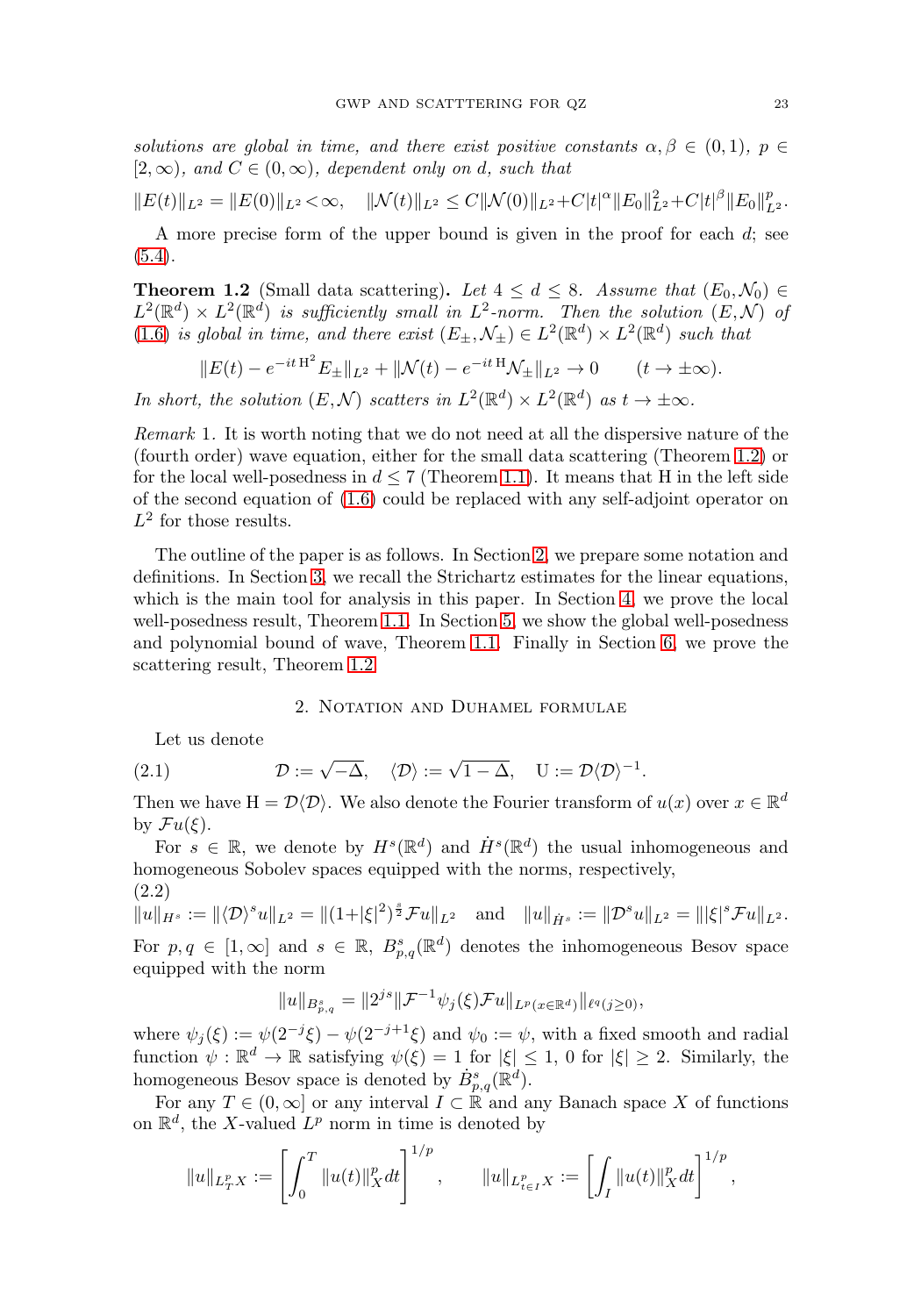for any  $1 \leq p < \infty$ , and similarly for  $p = \infty$ . We often add the subscript  $X_x = X$ in order to highlight the function space for  $x \in \mathbb{R}^d$ .

The complex interpolation space and the real interpolation space are denoted respectively by  $[X_0, X_1]_\theta$  and  $(X_0, X_1)_{\theta, p}$ , for a couple of Banach spaces  $(X_0, X_1)$ ,  $\theta \in [0, 1]$ , and  $p \in [1, \infty]$ .

For the fourth order Schrödinger equation of  $E: \mathbb{R}^{1+d} \rightarrow \mathbb{C},$ 

<span id="page-3-1"></span>(2.3) iE<sup>t</sup> − H<sup>2</sup> E = F,

we have the Duhamel formula

<span id="page-3-5"></span>(2.4) 
$$
E(t) = e^{-it \mathcal{H}^2} E(0) - i \int_0^t e^{-i(t-s) \mathcal{H}^2} F(s) ds.
$$

For the (square-root of) fourth order wave equation to  $\mathcal{N}: \mathbb{R}^{1+d} \to \mathbb{C}$ ,

<span id="page-3-4"></span>(2.5) i∂tN − H N = G,

we have the Duhamel formula

<span id="page-3-6"></span>(2.6) 
$$
\mathcal{N}(t) = e^{-it \mathcal{H}} \mathcal{N}(0) - i \int_0^t e^{-i(t-s) \mathcal{H}} G(s) ds.
$$

### 3. Strichartz estimates

<span id="page-3-0"></span>In this section, we recall the Strichartz estimates for the operators H and  $H^2$ , which follow from the standard arguments by the Fourier analysis. Following [\[25\]](#page-11-5), a pair  $(q, r)$  is called *Schrödinger admissible*, for short *S*-*admissible*, if

(3.1) 
$$
2 \le q, r \le \infty, \quad (q, r, d) \ne (2, \infty, 2), \quad \frac{2}{q} + \frac{d}{r} = \frac{d}{2}.
$$

A pair  $(q, r)$  is called *biharmonic admissible*, for short *B*-*admissible*, if

(3.2) 
$$
2 \le q, r \le \infty, \quad (q, r, d) \ne (2, \infty, 4), \quad \frac{4}{q} + \frac{d}{r} = \frac{d}{2}.
$$

<span id="page-3-7"></span>**Lemma 1** (Pausader [\[25\]](#page-11-5)). Let  $E \in C([0, T], H^{-4}(\mathbb{R}^d))$  be a solution of [\(2.3\)](#page-3-1). For any B-admissible pairs  $(q_1, r_1)$  and  $(q_2, r_2)$ , it satisfies

<span id="page-3-3"></span>
$$
(3.3) \t\t\t ||E||_{L_T^{q_1} L_x^{r_1}(\mathbb{R}^d)} \lesssim ||E(0)||_{L_x^2(\mathbb{R}^d)} + ||F||_{L_T^{q_2'} L_x^{r_2'}(\mathbb{R}^d)},
$$

and for any S-admissible pairs  $(q_1, r_1)$  and  $(q_2, r_2)$  and any  $s \in \mathbb{R}$ ,

<span id="page-3-2"></span>
$$
(3.4) \t\t\t\t||E||_{L_T^{q_1} B_{r_1,2}^{s+2/q_1}(\mathbb{R}^d)} \lesssim ||E(0)||_{H^s(\mathbb{R}^d)} + ||F||_{L_T^{q_2} B_{r'_2,2}^{s-2/q_2}(\mathbb{R}^d)}.
$$

In both estimates, the implicit constants depend only on  $d, q_1, q_2$ .

The proof is based on the work of Kenig-Ponce-Vega [\[20\]](#page-11-6) or the works of Ben-Artzi-Koch-Saut [\[3\]](#page-10-5), Pausader [\[25\]](#page-11-5), and Keel-Tao [\[19\]](#page-11-7), together with some modifications. We only sketch the proof.

Proof. We consider the integral

$$
e^{it\phi(\mathcal{D})}f = \int_{\mathbb{R}^d} e^{it\phi(|\xi|) + i\xi x} \hat{f}(\xi) d\xi,
$$

where the phase function is given by  $\phi(r) = r^2 + r^4$ . Then we have

$$
\phi'(r) \sim r \langle r \rangle^2
$$
 and  $\phi''(r) \sim \langle r \rangle^2$ .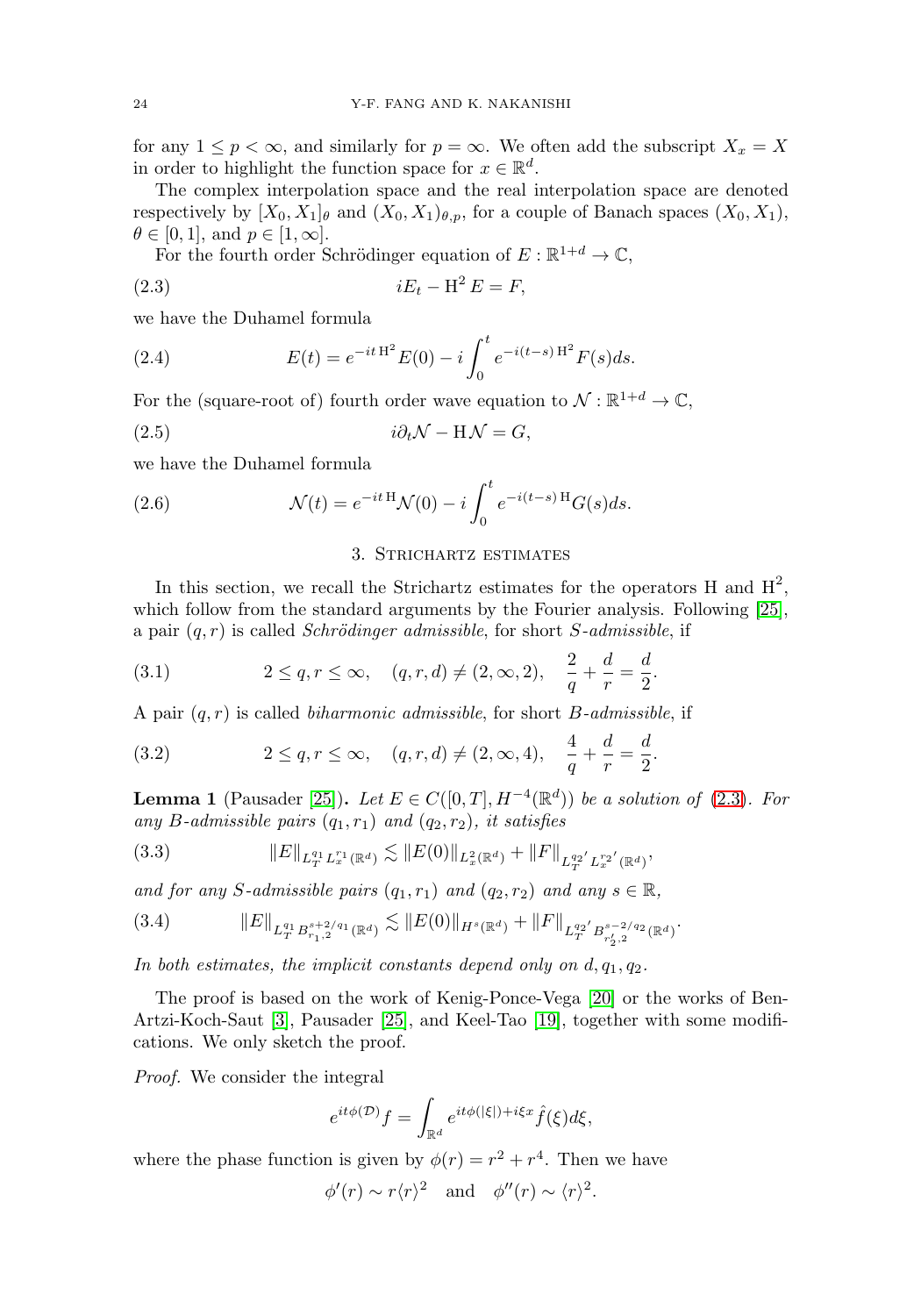The Hessian of the phase function  $\phi$  can be expressed in the polar coordinate  $\xi = r\omega \in \mathbb{R}^d$   $(r = |\xi|)$  as follows (for  $\xi \neq 0$ ):

 $\lambda$ 

<span id="page-4-0"></span>(3.5) 
$$
\nabla^2 \phi(r) = \nabla(\phi'(r)\omega) = \phi''(r)\omega^* \omega + \frac{\phi'(r)}{r}(I - \omega^* \omega),
$$

where  $\omega^* \omega$  is the projection onto span $\{\xi\}$  and  $I - \omega^* \omega$  is the orthogonal projection onto  $\{\xi\}^{\perp}$ . Note that span $\{\xi\}$  is one dimensional and  $\{\xi\}^{\perp}$  is  $(d-1)$  dimensional. Hence we have

$$
\sqrt{\det \nabla^2 \phi} \sim \langle r \rangle^d,
$$

as well as  $|\nabla^{\alpha} \phi(r)| \lesssim |\phi'(r)| r^{1-|\alpha|}$  for all multi-index  $\alpha$  such that  $|\alpha| \geq 2$ . Then the decay estimate can be obtained by the stationary phase method as follows (cf.  $[25, (3.6)]$  $[25, (3.6)]$  or  $[11, Theorem 2.2]$  $[11, Theorem 2.2]$ ):

$$
\|e^{-it\,H^2}f\|_{B^{0}_{\infty,2}}\lesssim |t|^{-\frac{d}{2}}\|f\|_{B^{-d}_{1,2}}.
$$

Via duality argument and  $TT^*$  argument (cf. [\[19\]](#page-11-7)), we obtain the Strichartz estimate [\(3.4\)](#page-3-2) for S-admissible exponents. Applying the Sobolev embedding to both sides of the estimate, we obtain [\(3.3\)](#page-3-3) for B-admissible pairs unless  $r_1$  or  $r_2$  is  $\infty$ . The last case is covered by the interpolation inequality as follows. If  $(q, \infty)$  is Badmissible, then  $q = 8/d > 2$  and  $(q, 4)$  is S-admissible. Hence there exists small  $\varepsilon > 0$  such that the pairs of exponents  $(q_{\pm}, 4_{\pm})$  defined by

$$
2/q_{\pm} = 2/q \pm \varepsilon, \qquad d/4_{\pm} = d/4 \mp \varepsilon
$$

are S-admissible. Note that the pairs  $(q_{\pm}, 4_{\pm})$  are near the pair  $(q, 4)$ . Then the Sobolev embeddings and the real interpolation, i.e.,

$$
B_{4\pm,2}^{2/q_{\pm}} \subset B_{\infty,2}^{\pm 2\varepsilon}
$$
 and  $(B_{\infty,2}^{2\varepsilon}, B_{\infty,2}^{-2\varepsilon})_{1/2,1} = B_{\infty,1}^0 \subset L^{\infty}$ ,

imply the interpolation inequality  $||u||_{L^{\infty}} \lesssim ||u||_{L^{2/3}}^{1/2}$  $B^{2/q+}_{4+,2}$  $||u||_{-2}^{1/2}$  $B^{2/q-}_{4-,2}$ , and by Hölder in  $t$ ,

$$
||u||_{L_T^q L_x^{\infty}} \lesssim ||u||_{L_T^{q_+} B_{4_+,2}^{2/q_+}}^{1/2} ||u||_{L_T^{q_-} B_{4_-,2}^{2/q_-}}^{1/2} \lesssim ||u||_{L_T^{q_+} B_{4_+,2}^{2/q_+} \cap L_T^{q_-} B_{4_-,2}^{2/q_-}}.
$$

The duality to the above inequality yields  $||F||_{L_T^{(q_+)'}B_{(4_+)',2}^{-2/q_+}+L_T^{(q_-)'B_{(4_-)',2}^{-2/q_-}}$  $\lesssim$   $\|F\|_{L^{q'}_TL^{1}_x}.$ Thus the cases with  $r_1 = \infty$  or  $r_2 = \infty$  follow from the estimate for the corresponding pairs of S-admissible exponents.

Remark 2. We supplement the proof of the Strichartz estimate [\(3.3\)](#page-3-3) in the case of  $r = \infty$  given in [\[25\]](#page-11-5).

<span id="page-4-2"></span>**Lemma 2** (Gustafson-Nakanishi-Tsai [\[11,](#page-11-8) Theorem 2.1]). Let  $\mathcal N$  be a solution of [\(2.5\)](#page-3-4). If  $(q_i, r_i)$  are S-admissible for  $i = 1, 2$ , we have, with  $\gamma_i := (1 - 2/d)/q_i$ ,

<span id="page-4-1"></span>
$$
(3.6) \t\t\t ||U^{-\gamma_1} \mathcal{N}||_{L_T^{q_1} L_x^{r_1}(\mathbb{R}^d)} \lesssim ||\mathcal{N}_0||_{L^2(\mathbb{R}^d)} + ||U^{\gamma_2} G||_{L_T^{q_2'} L_x^{r_2'}(\mathbb{R}^d)},
$$

where the implicit constant depends only on  $d, q_1, q_2$ .

Note that  $U^{\alpha}$  is bounded on  $L^{p}(\mathbb{R}^{d})$  for any  $\alpha \geq 0$  and  $p \in [1,\infty]$ . The Strichartz estimate gains a positive power of U for  $d \geq 3$ , but we do not use it in this paper. On the other hand, it suffers from a negative power of U in  $d = 1$ , against which we exploit U in the equation acting on  $|E|^2$ .

For the proof of the above lemma, the reader is referred to the work of Gustafson-Nakanishi-Tsai [\[11\]](#page-11-8). Here we only sketch the proof.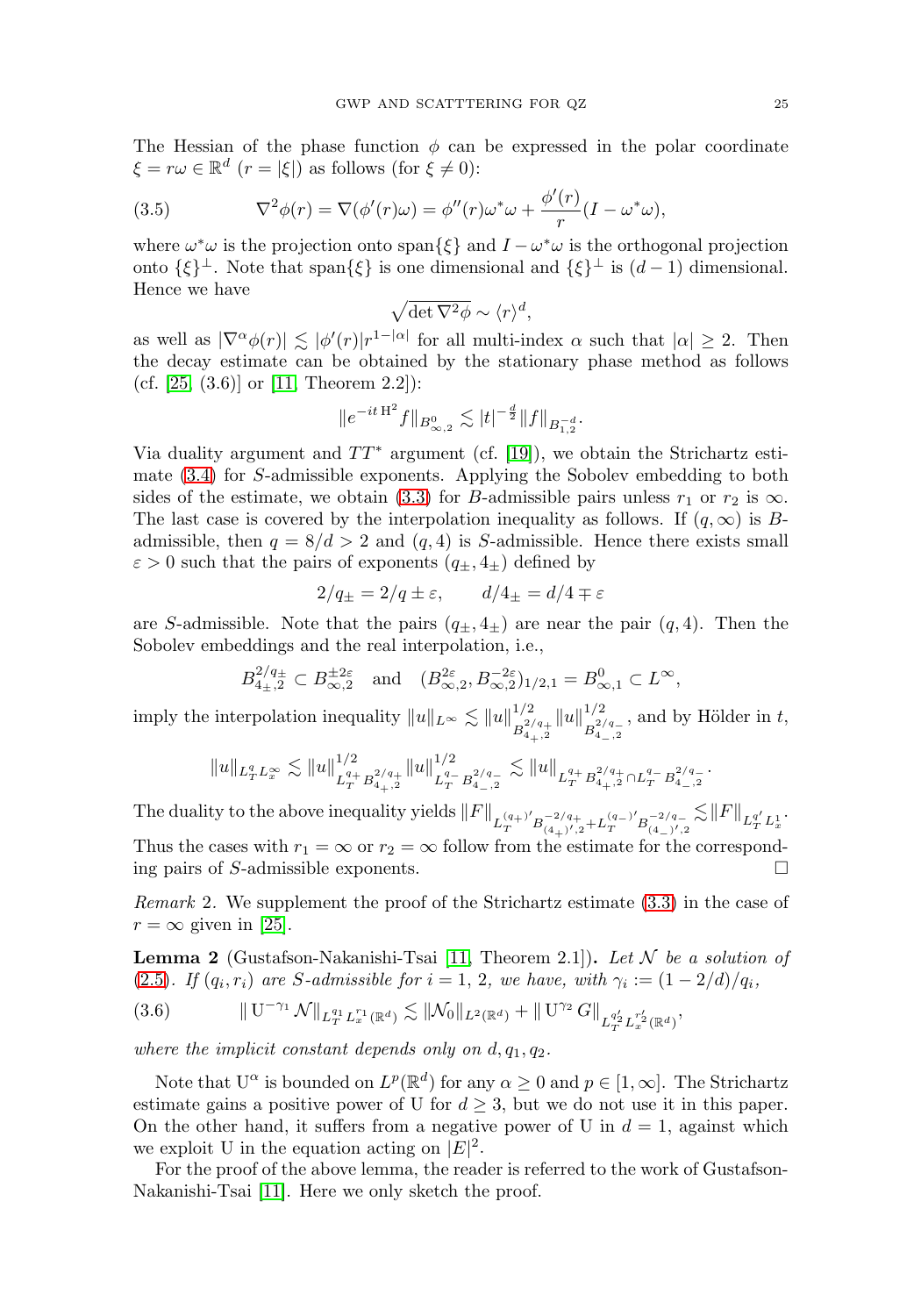*Proof.* We consider  $e^{it\phi(\mathcal{D})}f$  with the phase function given by  $\phi(r) = r\langle r \rangle$ . Then we have

$$
\phi'(r) \sim \langle r \rangle
$$
 and  $\phi''(r) \sim \frac{r}{\langle r \rangle}$ .

The Hessian of the phase function  $\phi$  can be expressed as [\(3.5\)](#page-4-0). Hence we have

$$
\sqrt{\det \nabla^2 \phi} \sim \left(\frac{r}{\langle r \rangle}\right)^{-\frac{d-2}{2}},
$$

as well as  $|\nabla^{\alpha} \phi(r)| \lesssim |\phi'(r)| r^{1-|\alpha|}$ . Hence the decay estimate can be obtained from the stationary phase method as follows:

$$
\|e^{it\phi(\mathcal{D})}f\|_{\dot{B}^0_{\infty,2}} \lesssim |t|^{-\frac{d}{2}} \|\mathbf{U}^{\frac{d-2}{2}}f\|_{\dot{B}^0_{1,2}}.
$$

Via duality argument and  $TT^*$  argument, as well as the embedding  $\dot{B}_{r,2}^0 \subset L^r$  for  $r \in [2,\infty)$ , we obtain the Strichartz estimate [\(3.6\)](#page-4-1) unless  $r_1 = \infty$  or  $r_2 = \infty$ . The last case happens only in the case of  $d = 1$ , where we can use the van der Corput lemma (see [\[26\]](#page-11-9)) to obtain

<span id="page-5-0"></span>
$$
(3.7) \qquad \sup_{x \in \mathbb{R}} \left| \int_{\mathbb{R}} e^{-it\phi(\xi) + ix\xi} \, \mathrm{U}(\xi)^{1/2} \chi(\xi) d\xi \right| \lesssim |t|^{-1/2} (\|\chi\|_{L^{\infty}} + \|\chi'\|_{L^{1}}),
$$

for any  $\chi \in C^1(\mathbb{R})$  compactly supported in  $\mathbb{R} \setminus \{0\}$ , where  $U(\xi) := |\xi|/\langle \xi \rangle$ . Applying the above estimate to  $\chi_N := \mathcal{F}^{-1}[\psi(\xi/N) - \psi(N\xi)],$  we obtain  $||e^{-it \,H} U^{1/2} \chi_N||_{L^\infty}$  $\lesssim |t|^{-1/2}$  uniformly for  $N \ge 1$ . Since  $\chi_N * f \to f$  as  $N \to \infty$  in the distribution sense for any  $f \in L^1$ , we obtain

$$
||e^{-it \, \mathcal{H}} \, \mathcal{U}^{1/4} \, f||_{L^{\infty}(\mathbb{R})} \le \lim_{N \to \infty} ||(e^{-it \, \mathcal{H}} \, \mathcal{U}^{1/2} \, \chi_N) * (\mathcal{U}^{-1/4} \, f)||_{L^{\infty}}
$$
  

$$
\lesssim |t|^{-1/2} ||\, \mathcal{U}^{-1/4} \, f||_{L^1}.
$$

Using this decay estimate together with the duality and  $TT^*$  arguments, we obtain the Strichartz estimate [\(3.6\)](#page-4-1) with  $r_1, r_2 \in \{2, \infty\}$ . The remaining cases are covered by the complex interpolation.

To prove [\(3.7\)](#page-5-0), fix any  $t > 0$ ,  $x \in \mathbb{R}$  and let  $\theta(\xi) := -t\phi(\xi) + x\xi$  be the phase function. Since  $\theta'' = t\phi'' \sim t U(\xi)$ , there exists at most one  $\xi_0 \in \mathbb{R}$  such that  $\theta'(\xi_0) = 0$ , namely,  $\phi'(\xi_0) = x/t$ . Using smooth dyadic decomposition, we can decompose  $\chi = \chi_1 + \chi_2 + \chi_3$  with some  $\chi_j \in C^1(\mathbb{R})$  satisfying:

- (1)  $|\xi| \gtrsim 1$  on supp  $\chi_1$ .
- (2)  $\xi \sim \xi_0$  on supp  $\chi_2$ .
- (3)  $\xi \nsim \xi_0$  and  $|\xi| \lesssim 1$  on supp  $\chi_3$ .

(4)  $\text{supp }\chi_j \subset \text{supp }\chi \text{ and } ||\chi_j||_{L^{\infty}} + ||\chi'_j||_{L^1} \lesssim ||\chi||_{L^{\infty}} + ||\chi'||_{L^1} \text{ for all } j = 1, 2, 3.$ 

Let  $I_j := \int_{\mathbb{R}} e^{i\theta} U^{1/2} \chi_j d\xi$  be the corresponding decomposition of the integral. The desired bound on  $I_1, I_2$  follows from the van der Corput lemma with the second derivative  $\theta'' = -t\phi'' < 0$ , using  $\phi'' \gtrsim 1$  on supp  $\chi_1$  and  $\phi'' \sim U(\xi) \sim U(\xi_0)$  on supp  $\chi_2$ . On  $I_3$  we apply the lemma with the first derivative  $|\theta'| \sim |t\phi'| \sim |t|$  on supp  $\chi_3$ , which yields  $|I_3| \lesssim |t|^{-1} (\|\chi_3\|_{L^\infty} + \|\chi_3'\|_{L^1})$ . Interpolation with the trivial bound  $|I_3| \lesssim ||\chi_3||_{L^\infty}$  yields the desired bound on  $I_3$  and thus [\(3.7\)](#page-5-0).

Remark 3. The Stricharz estimate given in [\[11\]](#page-11-8) is for the dimension  $d \geq 2$ . We complete the proof of the Strichartz estimate [\(3.6\)](#page-4-1) for all dimensions.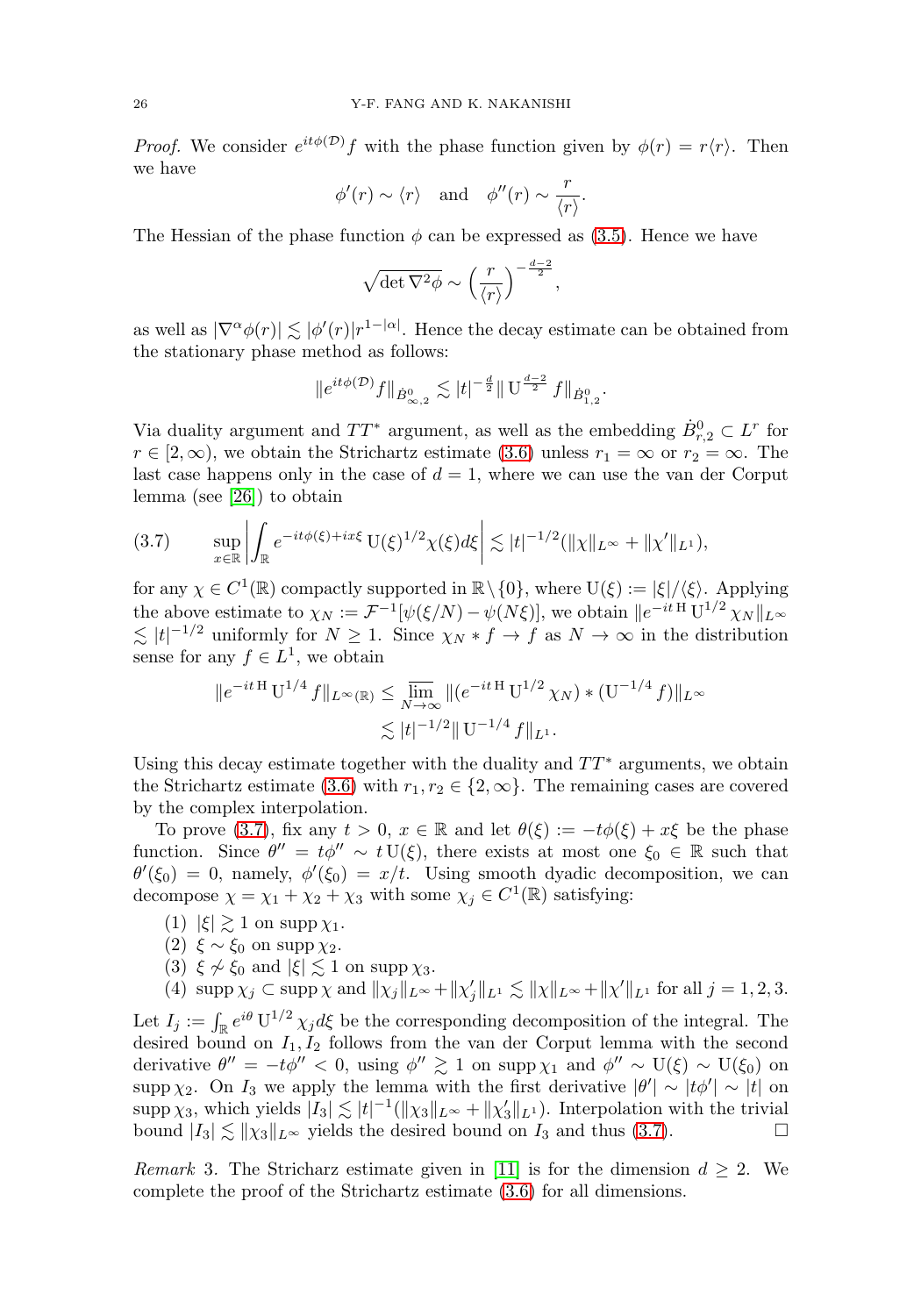## 4. Local well-posedness for the QZ system

<span id="page-6-0"></span>In this section, we prove the local well-posedness for [\(1.6\)](#page-1-0) in  $L^2(\mathbb{R}^d)$  for  $1 \leq d \leq 8$ , which is the first part of Theorem [1.1.](#page-1-1) The second part of the theorem, namely, the global well-posedness for  $d \leq 5$ , will be proven in the next section. To prove the local well-posedness, we define the maps for the Duhamel part in [\(2.4\)](#page-3-5) and [\(2.6\)](#page-3-6):

<span id="page-6-1"></span>(4.1) 
$$
\Phi(E, \mathcal{N})(t) = -i \int_0^t e^{-i(t-s) H^2} ((\text{Re}\,\mathcal{N})E)(s) ds,
$$

<span id="page-6-2"></span>(4.2) 
$$
\Psi(E)(t) = -i \int_0^t e^{-i(t-s) \mathrm{H}} \mathrm{U} |E(s)|^2 ds
$$

for  $(E, \mathcal{N}) \in C([0, T]; (L^2(\mathbb{R}^d)))^2$ . The free solutions for  $(E_0, N_0) \in (L^2(\mathbb{R}^d))^2$  are denoted by

$$
E_{\mathcal{F}} := e^{-it \mathcal{H}^2} E_0, \qquad \mathcal{N}_{\mathcal{F}} := e^{-it \mathcal{H}} \mathcal{N}_0.
$$

Then the iteration map  $\Lambda$  is defined by

(4.3) 
$$
\Lambda(E,\mathcal{N})(t) := (E_{\mathcal{F}} + \Phi(E,\mathcal{N}), \mathcal{N}_{\mathcal{F}} + \Psi(E))(t).
$$

For the sake of convenience, we denote some special exponents by

(4.4) 
$$
q_1 := \frac{8}{d}, \quad \tilde{q}_1 := \frac{16}{d}, \quad q_2 := \frac{4}{d-2}, \quad \tilde{q}_2 := \frac{8}{d-2}, \quad 2\{s\} := \frac{2d}{d+2s}
$$

for any  $s \in (-d/2, d/2)$ . The last notation is linked to the Sobolev embedding:

$$
0 \le s < d/2 \implies \dot{H}^s \subset L^{2\{-s\}}, \qquad L^{2\{s\}} \subset \dot{H}^{-s}.
$$

Notice that the pairs  $(q_1, 4)$  for  $d \leq 4$ ,  $(q_2, d)$  for  $2 \leq d \leq 4$ , and  $(2, 2\{-1\})$  for  $d > 2$  are S-admissible, while the pairs  $(\tilde{q}_1, 4)$  for  $d \leq 8$ ,  $(\tilde{q}_2, d)$  for  $2 \leq d \leq 6$ , and  $(2, 2\{-2\})$  for  $d > 4$  are B-admissible.

Let S and W be Banach spaces in  $C_t([0,T]; L_x^2)$ , with the Strichartz norms given by Lemma [1](#page-3-7) and Lemma [2,](#page-4-2) respectively, for  $L_x^2$  initial data, defined by the norm

$$
||u||_S := \begin{cases} ||u||_{L^\infty_T L^2_x} + ||u||_{L^4_T B^{1/2}_{\infty,2}} & (d=1), \\ ||u||_{L^\infty_T L^2_x} + ||u||_{L^{2/\theta}_T B^{\theta}_{2\{-\theta\},2}} & (d=2), \\ ||u||_{L^\infty_T L^2_x} + ||u||_{L^2_T B^1_{2\{-1\},2}} & (d \ge 3), \end{cases}
$$

where  $\theta \in [1/2, 1)$  is arbitrarily fixed and

$$
||u||_W := \begin{cases} ||u||_{L_T^\infty L_x^2} + ||\mathbf{U}^{-1/4} u||_{L_T^4 L_x^\infty} & (d = 1), \\ ||u||_{L_T^\infty L_x^2} + ||u||_{L_T^{2/\theta} L_x^{2\{-\theta\}}} & (d = 2), \\ ||u||_{L_T^\infty L_x^2} + ||u||_{L_t^2 L_x^{2\{-1\}}} & (d \ge 3). \end{cases}
$$

Note that the second components in  $d = 2$  are the complex interpolation spaces between  $L_T^{\infty} L_x^2$  and the prohibited endpoint space corresponding to the case  $\theta = 1$ .

We are going to prove that the map  $\Lambda$  is a contraction on a closed subset of  $S \times W$ equipped with the norm  $||(E, N)||_{S \times W} = ||E||_S + ||N||_W$ . First, the Strichartz estimates [\(3.4\)](#page-3-2) and [\(3.6\)](#page-4-1) imply that

$$
||(E_{\mathrm{F}},\mathcal{N}_{\mathrm{F}})||_{S\times W}\lesssim ||E_0||_{L_x^2}+||\mathcal{N}_0||_{L_x^2}.
$$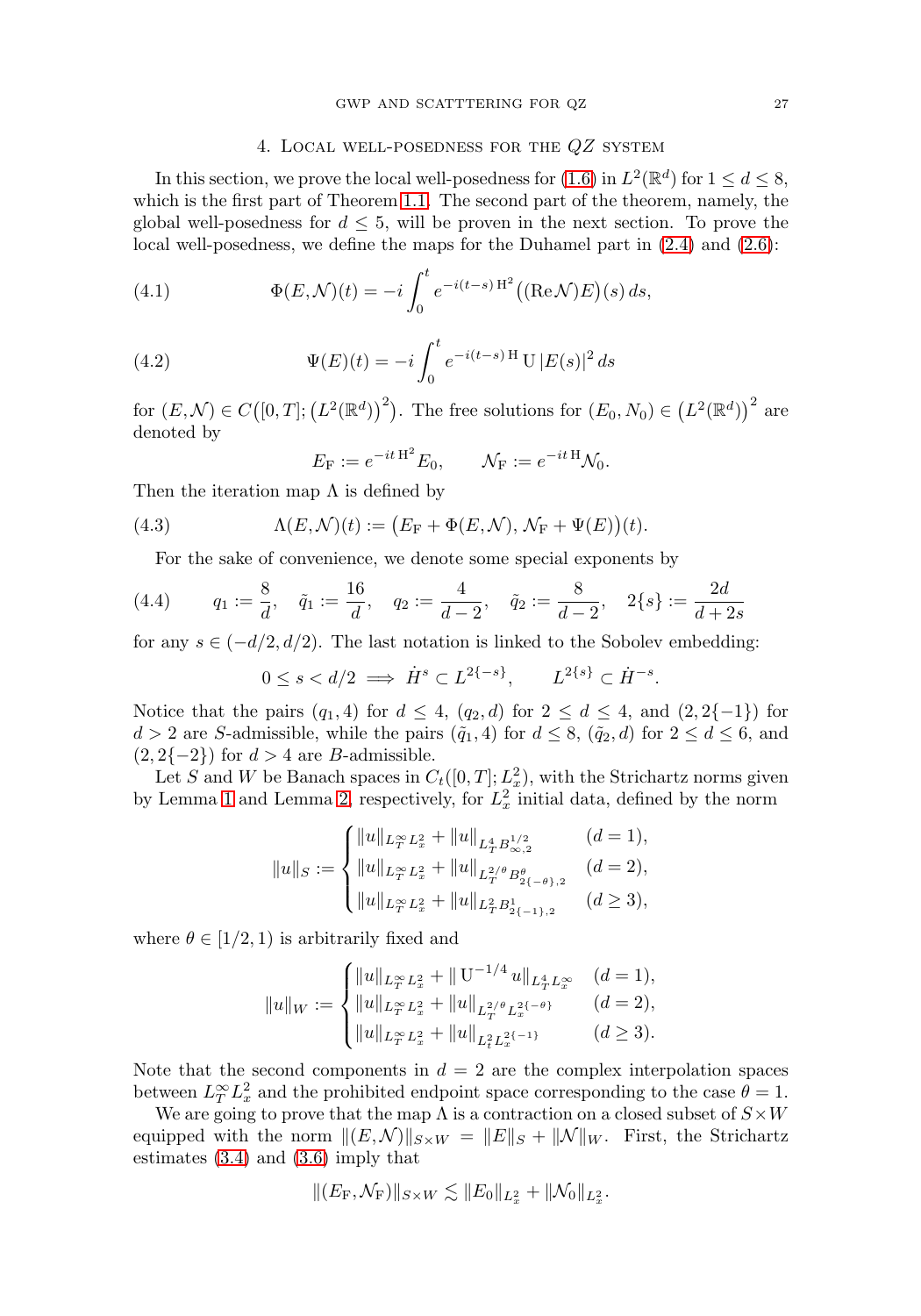Hence the main task to prove the local well-posedness in Theorem [1.1](#page-1-1) is to control the Duhamel terms  $\Phi(E, \mathcal{N})$  and  $\Psi(E)$ , respectively, in S and W, which can be done via using the same Strichartz estimates.

*Proof of Theorem [1.1](#page-1-1) (Local well-posedness).* For  $d \leq 8$ , the Strichartz estimate  $(3.4)$  with the B-admissible exponent  $(\tilde{q}_1, 4)$  yields

<span id="page-7-0"></span>
$$
(4.5)
$$

$$
\|\Phi(E,\mathcal{N})\|_S \lesssim \|(\mathrm{Re}\,\mathcal{N})E\|_{L^{\tilde{q}_1'}_T L^{\frac{4}{3}}_x} \leq T^{1-\frac{d}{8}} \|\mathcal{N}\|_{L^\infty_T L^2} \|E\|_{L^{\tilde{q}_1}_T L^4_x} \lesssim T^{1-\frac{d}{8}} \|\mathcal{N}\|_W \|E\|_S,
$$

where we used the Sobolev embedding  $B_{2\{-d/8\},2}^{d/8} \subset L^{2\{-d/4\}} = L^4$  to the norm of E. Since  $e^{-itH}$  is  $L_x^2$ -preserving, we have

<span id="page-7-2"></span>
$$
(4.6)\quad \|\Psi(E)\|_{W}\leq \|\mathbf{U}\|E\|^2\|_{L^1_TL^2_x}\lesssim \|E\|^2_{L^2_TL^4_x}\leq T^{1-d/8}\|E\|_{L^{\bar{q}_1}_TL^4_x}\lesssim T^{1-d/8}\|E\|^2_{S}.
$$

The difference is estimated in the same way. Hence the map  $\Lambda$  is a contraction on the closed ball

<span id="page-7-4"></span>(4.7) 
$$
X_M := \{(E, \mathcal{N}) \in S \times W \mid ||(E, \mathcal{N})||_{S \times W} \le M\}
$$

if  $1 \leq d \leq 7$ , and we choose  $M > 0$  large enough and then  $T > 0$  small enough such that

<span id="page-7-3"></span>(4.8) 
$$
||E_0||_{L_x^2} + ||\mathcal{N}_0||_{L_x^2} \ll M \ll T^{d/8 - 1}.
$$

In the case of  $d = 8$ , we cannot gain any positive power of T from the Strichartz estimate as above, since it is the  $L^2$ -critical dimension for the bi-harmonic Schrödinger equation with the quadratic power nonlinearity. Hence we need to use decay of the free solutions in the Strichartz norms as  $T \to +0$ , for which the  $L_T^{\infty} L_x^2$  norm in [\(4.5\)](#page-7-0) has to be replaced. For example, we have

<span id="page-7-1"></span>
$$
(4.9) \qquad \|\Phi(E,\mathcal{N})\|_{S} \lesssim \|(\mathrm{Re}\,\mathcal{N})E\|_{L^{2}_{T}L^{4/3}_{x}} \leq \|\mathcal{N}\|_{L^{\infty}_{T}L^{2}+L^{4}_{T}L^{8/3}_{x}}\|E\|_{L^{2}_{T}L^{4}_{x}\cap L^{4}_{T}L^{8/3}_{x}}.
$$

Note that  $(2, 4) = (2, 2\{-2\})$  and  $(4, 8/3)$  are B-admissible. In particular  $W \not\subset$  $L_T^4 L_x^{8/3}$ , but we have

$$
||e^{-itH}f||_{L_T^{\infty}L_x^2 + L_T^4 L_x^{8/3}} \to 0 \t(T \to +0)
$$

for any  $f \in L^2(\mathbb{R}^8)$ . To see this, for any  $\epsilon > 0$ , take some  $g \in H^{1/2}(\mathbb{R}^8)$  such that  $||f-g||_{L_x^2} < \epsilon$ . The Strichartz estimate [\(3.6\)](#page-4-1), together with the Sobolev embedding, implies that

$$
\|e^{-it\,H}g\|_{L^4_TL^{8/3}_x}\lesssim\|e^{-it\,H}g\|_{L^4_TB^{1/2}_{2\{1/2\},2}}\lesssim\|g\|_{H^{1/2}}<\infty,
$$

so it tends to 0 as  $T \rightarrow +0$ , implying that

$$
\limsup_{T \to +0} \|e^{-it\,H}f\|_{L_T^{\infty} L_x^2 + L_T^4 L_x^{8/3}} \le \epsilon.
$$

Since  $\epsilon > 0$  is arbitrary, the left side must be 0. Hence all the norms in the right side of [\(4.9\)](#page-7-1) and in the middle of [\(4.6\)](#page-7-2)  $(L_T^{\tilde{q}} L_x^4 = L_T^2 L_x^4)$  are decaying as  $T \to +0$  for the free solutions  $E_F$  and  $\mathcal{N}_F$ . Hence  $\Lambda$  is a contraction on the closed and absolutely convex subset

$$
\tilde{X}_\delta:=\{(E,\mathcal{N})\in S\times W\mid \|E\|_{L^2_TL^4_x\cap L^4_TL^{8/3}_x}+\|\mathcal{N}\|_{L^\infty_TL^2+L^4_TL^{8/3}_x}\leq \delta\},
$$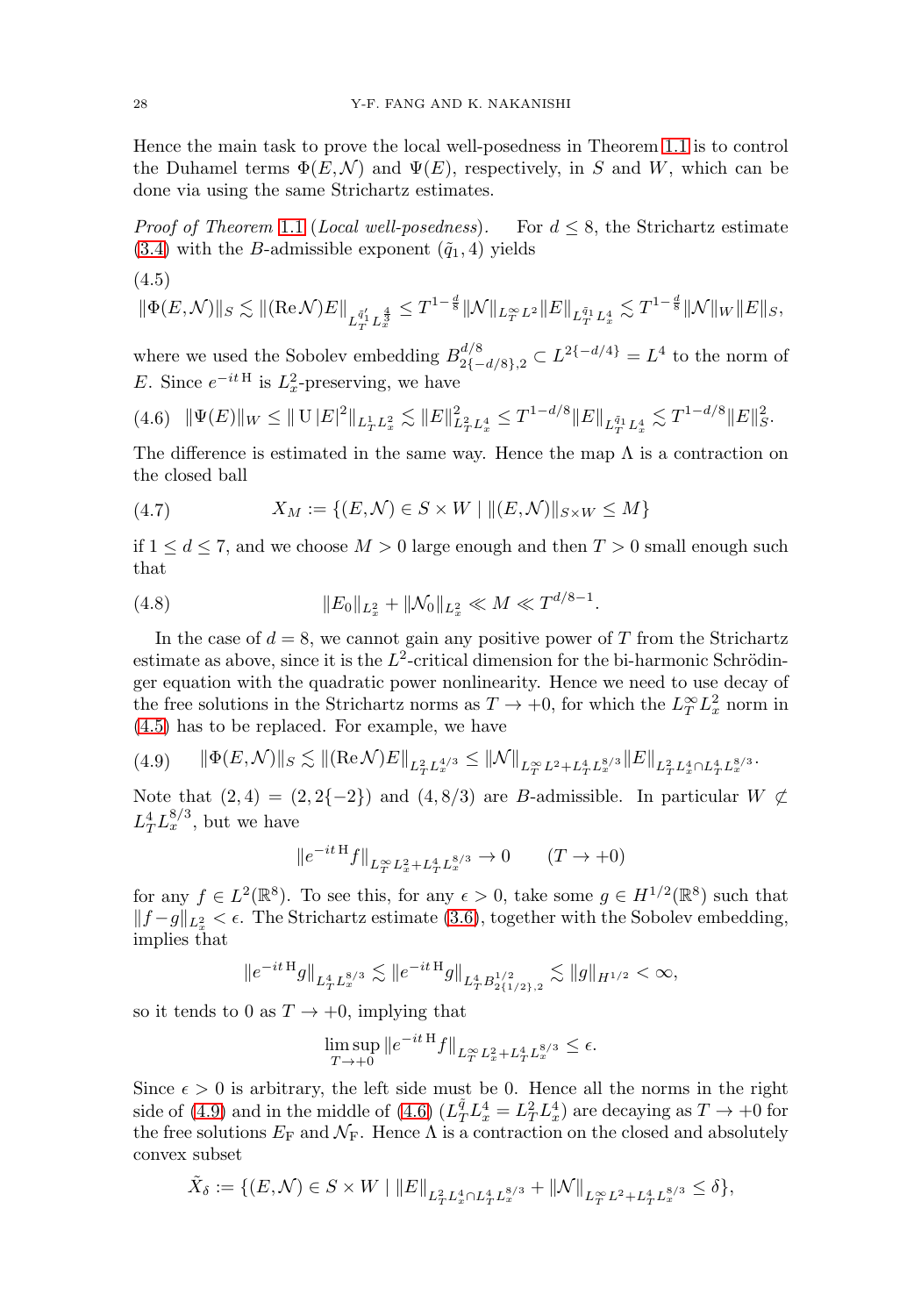for  $d = 8$  and some small absolute constant  $\delta > 0$ , provided that  $T > 0$  is small enough such that  $(E_F, \mathcal{N}_F) \in \tilde{X}_{\delta/2}$ . Note that  $X_{\delta} \subset \tilde{X}_{\delta}$ , but T cannot be estimated in terms of the initial norm.

Thus for  $d \leq 8$  and for all initial data in  $L^2(\mathbb{R}^d)$ , we have obtained the unique local solution in some subset of  $S \times W$  for some time interval [0, T]. The continuity of the solution map and the uniqueness of solutions in  $S \times W$  are both proven in the standard way by using the same estimates on difference. This concludes the local well-posedness of [\(1.6\)](#page-1-0) in  $L^2(\mathbb{R}^d)$  for  $d \leq 8$ .

## 5. Global well-posedness for the QZ system

<span id="page-8-0"></span>Next we prove the global well-posedness for  $d \leq 5$ , which is the latter part of Theorem [1.1.](#page-1-1) Since we have the local well-posedness in  $L^2(\mathbb{R}^d)$ , the standard argument yields conservation of  $||E(t)||_{L_x^2} = ||E(0)||_{L_x^2} < \infty$  for the  $L^2$  solutions obtained above. Moreover, since we have a lower bound on the existence time  $T > 0$ as in [\(4.8\)](#page-7-3) in terms of the initial  $L^2$  norm (for  $d \leq 7$ ), it suffices to derive an a priori bound on  $||N(t)||_{L^2}$  in terms of  $t > 0$  and

$$
m_0 := ||E_0||_{L^2} = ||E(t)||_{L^2}, \qquad n_0 := ||\mathcal{N}_0||_{L^2}.
$$

Let  $(E, \mathcal{N})$  be a local solution with the initial data  $(E_0, \mathcal{N}_0) \in L^2(\mathbb{R}^d)^2$ , and let

$$
E^1 := \Phi(E, \mathcal{N}) = E - E_F, \qquad \mathcal{N}^1 := \Psi(E) = \mathcal{N} - \mathcal{N}_F
$$

denote the inhomogeneous part of the solutions. The goal is to bound  $\mathcal{N}^1$  in  $L^2_x$ . It is particularly easy in  $d = 1$ , since the Strichartz estimate [\(3.6\)](#page-4-1) yields

<span id="page-8-2"></span>
$$
(5.1) \t\t ||\mathcal{N}^1||_W \lesssim ||U^{-1/4+1} |E|^2||_{L_T^{4/3} L_x^1} \lesssim T^{3/4} ||E||_{L_T^{\infty} L_x^2} = T^{3/4} m_0^2.
$$

For  $d \geq 2$ , we cannot close such estimates by using solely  $||E||_{L_T^{\infty} L_x^2}$ , but we need some other Strichartz norms which are not a priori bounded. However, we can still get an a priori bound, as long as the order of the other norms is less than 1 and we have a positive power of the time interval  $T > 0$ . More precisely, we have

<span id="page-8-1"></span>**Lemma 3.** Let  $1 \leq d \leq 6$ . Then for some constants  $a \geq 0$ ,  $b > 0$ , and  $c \in [0,1]$ , we have

(5.2) 
$$
||E^1||_S \lesssim T^{\mathbf{a}} m_0 ||\mathcal{N}||_W, \qquad ||\mathcal{N}^1||_W \lesssim T^{\mathbf{b}} m_0^{2-\mathbf{c}} ||E||_S^{\mathbf{c}},
$$

where the implicit constants depend only on c. Specifically, we can take

$$
a = \begin{cases} (4-d)/4 & (d \le 4) \\ 0 & (d \ge 5) \end{cases}; \quad b = \begin{cases} 3/4 & (d = 1) \\ (6-d)/8 & (d \ge 2) \end{cases}; \quad \begin{cases} c = 0 & (d = 1) \\ c > 0 & (d = 2) \\ c = (d-2)/4 & (d \ge 3) \end{cases}.
$$

The above specific values of a, b, c seem to be optimal (for  $m_0, n_0, T \to \infty$ ) as far as our argument can reach.

*Proof of Lemma* [3](#page-8-1). First consider the estimate on  $E<sup>1</sup>$  using the Strichartz estimate  $(3.4)$ . For  $d \leq 4$ ,

$$
||E^1||_S \lesssim ||(\text{Re}\,\mathcal{N})E||_{L_T^{q'_1}L_x^{4/3}} \leq T^{1-2/q_1}||\mathcal{N}||_{L_T^{q_1}L_x^4}||E||_{L_T^{\infty}L_x^2} \leq T^a m_0||\mathcal{N}||_W.
$$

For  $5 \leq d \leq 6$ , using the Sobolev embedding  $L^{2\{(8-d)/2\}} \subset B^{-1}_{2\{1\},2}$  as well, we obtain

$$
\|E^1\|_S\lesssim \|(\mathrm{Re}\, \mathcal{N})E\|_{L^2_TL^{2\{(\mathrm{8}-d)/2\}}_x}\leq \|\mathcal{N}\|_{L^2_TL^{2\{-1\}}_x}\|E\|_{L^\infty_TL^2_x}\lesssim m_0\|\mathcal{N}\|_W.
$$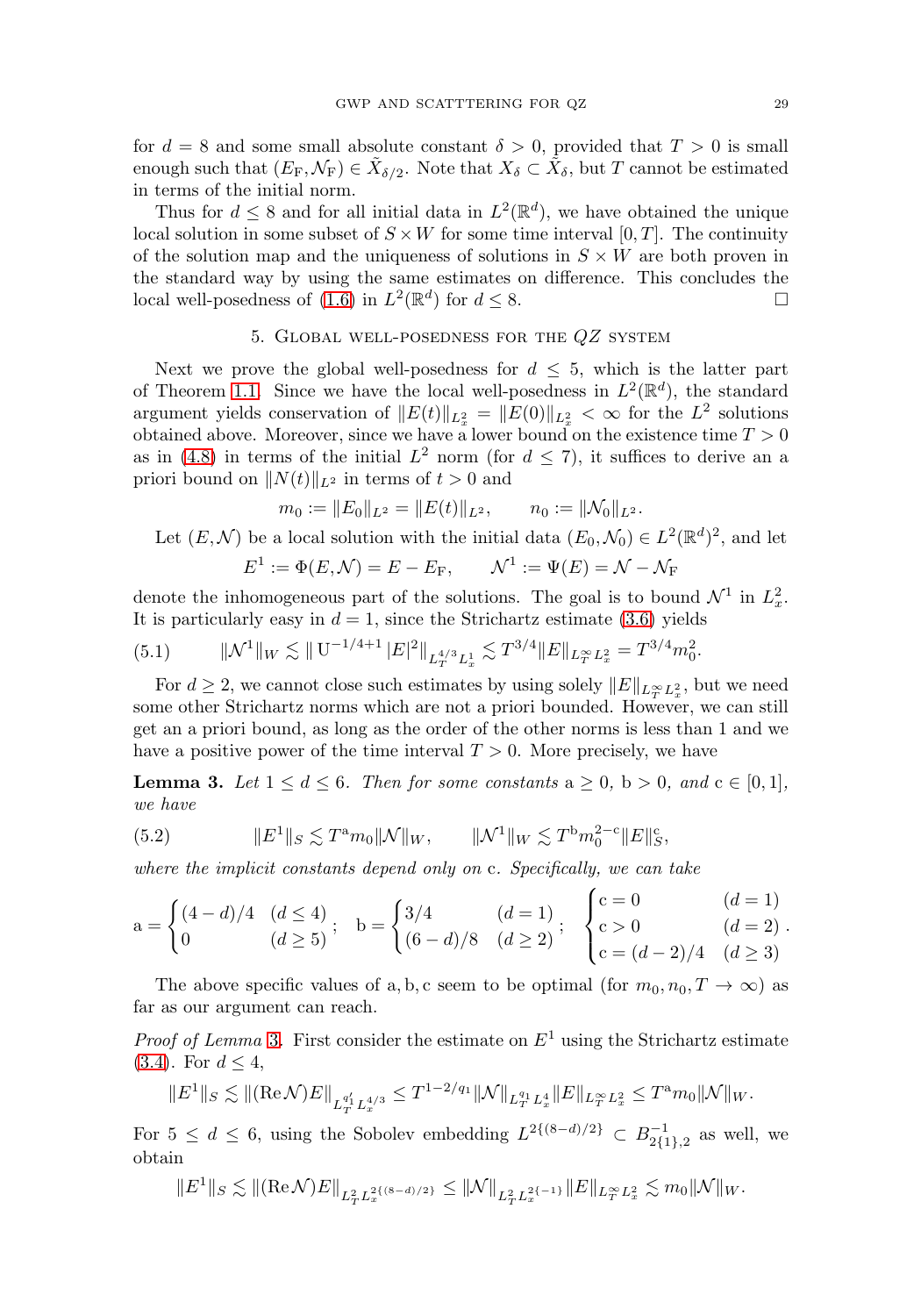Next consider the estimate on  $\mathcal{N}^1$  using the Strichartz estimate [\(3.6\)](#page-4-1). The case  $d = 1$  was already done in [\(5.1\)](#page-8-2). For  $d = 2$  we obtain, for any  $c \in (0, 1]$  and with implicit constants depending on c,

$$
\|\mathcal{N}^{1}\|_{W} \lesssim \||E|^{2}\|_{[L^{2}_{T}L^{1}_{x}, L^{1}_{T}L^{2}_{x}]\epsilon\theta} \leq T^{1/2} \|E\|_{L^{\infty}_{T}L^{2}_{x}} \|E\|_{[L^{\infty}_{T}L^{2}_{x}, L^{2}_{T}L^{\infty}_{x}]\epsilon\theta}
$$
  

$$
\lesssim T^{1/2} m_{0}^{2-c} \|E\|_{S}^{c}.
$$

For  $3 \le d \le 6$  we obtain, using  $b = 1/2 - 1/\tilde{q}_2 = (6 - d)/8$ ,

$$
\| \mathcal{N}^1 \|_W \lesssim \| |E|^2 \|_{L^2_T L^{2 \{1\}}_x} \leq T^{\rm b} \| E \|_{L^\infty_T L^2_x} \| E \|_{L^{ \tilde q_2}_T L^d_x}.
$$

The last norm is further estimated by the complex interpolation and the Sobolev embedding

$$
[L_T^{\infty} L^2, L_T^2 B_{2\{-1\},2}^1]_{2/\tilde{q}_2} = L_T^{\tilde{q}_2} B_{2\{-2/\tilde{q}_2\},2}^{2/\tilde{q}_2} \subset L_T^{\tilde{q}_2} L_x^d.
$$

Injecting the corresponding inequality into the above yields the desired estimate on  $\mathcal{N}^1$ .

A priori bounds follow immediately from Lemma [3](#page-8-1) for  $d \leq 5$ :

$$
\| \mathcal{N} \|_{W} \lesssim \| \mathcal{N}_{0} \|_{L_{x}^{2}} + \| \mathcal{N}^{1} \|_{W} \lesssim n_{0} + T^{b} m_{0}^{2-c} \| E \|_{S}^{c}
$$
  
(5.3)  

$$
\lesssim n_{0} + T^{b} m_{0}^{2-c} (\| E_{0} \|_{L_{x}^{2}} + \| E^{1} \|_{S})^{c} \lesssim n_{0} + T^{b} m_{0}^{2} + T^{b+a c} m_{0}^{2} \| \mathcal{N} \|_{W}^{c}
$$

$$
\lesssim n_{0} + T^{b} m_{0}^{2} + (\epsilon^{-1} T^{b+a c} m_{0}^{2})^{1/(1-c)} + \epsilon \| \mathcal{N} \|_{W},
$$

where the last step used Young's inequality for arbitrary  $\epsilon > 0$ . Choosing  $\epsilon$  appropriately small, the last term is absorbed by the left side. Thus we obtain

$$
\|\mathcal{N}\|_{W} \lesssim n_0 + T^{\mathrm{b}} m_0^2 + T^{\frac{\mathrm{b}+\mathrm{ac}}{1-\mathrm{c}}} m_0^{\frac{2}{1-\mathrm{c}}}.
$$

Injecting the specific values of a, b, c, we obtain, for any  $0 < \epsilon < 1/2$ ,

<span id="page-9-0"></span>(5.4)  
\n
$$
d = 1 \implies ||\mathcal{N}||_W \lesssim n_0 + T^{3/4} m_0^2,
$$
\n
$$
d = 2 \implies ||\mathcal{N}||_W \lesssim n_0 + T^{1/2} m_0^2 [1 + (T m_0^2)^{\epsilon}],
$$
\n
$$
d = 3 \implies ||\mathcal{N}||_W \lesssim n_0 + T^{3/8} m_0^2 + T^{7/12} m_0^{8/3},
$$
\n
$$
d = 4 \implies ||\mathcal{N}||_W \lesssim n_0 + T^{1/4} m_0^2 + [T^{1/4} m_0^2]^{2+\epsilon},
$$
\n
$$
d = 5 \implies ||\mathcal{N}||_W \lesssim n_0 + T^{1/8} m_0^2 + [T^{1/8} m_0^2]^{4}.
$$

Thus we obtain the global well-posedness for  $d \leq 5$ , thereby concluding the proof of Theorem [1.1.](#page-1-1) Note that the above argument does not work in  $d = 6$  since  $a = b = 0$ and  $c = 1$ .

# 6. SMALL DATA SCATTERING OF THE  $QZ$  system

<span id="page-9-1"></span>Now we prove Theorem [1.2,](#page-2-0) namely, the small data scattering in  $L^2(\mathbb{R}^d)$  for  $4 \leq d \leq 8$ . It suffices to derive a set of estimates on the Duhamel integrals  $\Phi(E, \mathcal{N})$ and  $\Psi(E)$  (see [\(4.1\)](#page-6-1) and [\(4.2\)](#page-6-2)) by the Strichartz norms that are uniform with respect to  $T \in (0, \infty]$ .

*Proof of Theorem* [1.2](#page-2-0). Let  $4 \leq d \leq 8$ . Using the Strichartz estimate [\(3.4\)](#page-3-2) together with the Sobolev embeddings  $L^{2\{s\}} \subset B^{-1}_{2\{1\},2}$  and  $B^1_{2\{-1\},2} \subset L^{2\{-s\}}$  for  $1 \le s \le 2$ , we obtain

$$
\|\Phi(E,\mathcal{N})\|_S \lesssim \|(\mathrm{Re}\,\mathcal{N})E\|_{L^2_TL^{2\{d/4\}}_x} \leq \|\mathcal{N}\|_{L^\infty_TL^2_x}\|E\|_{L^2_TL^{2\{-d/4\}}_x} \lesssim \|\mathcal{N}\|_W\|E\|_S.
$$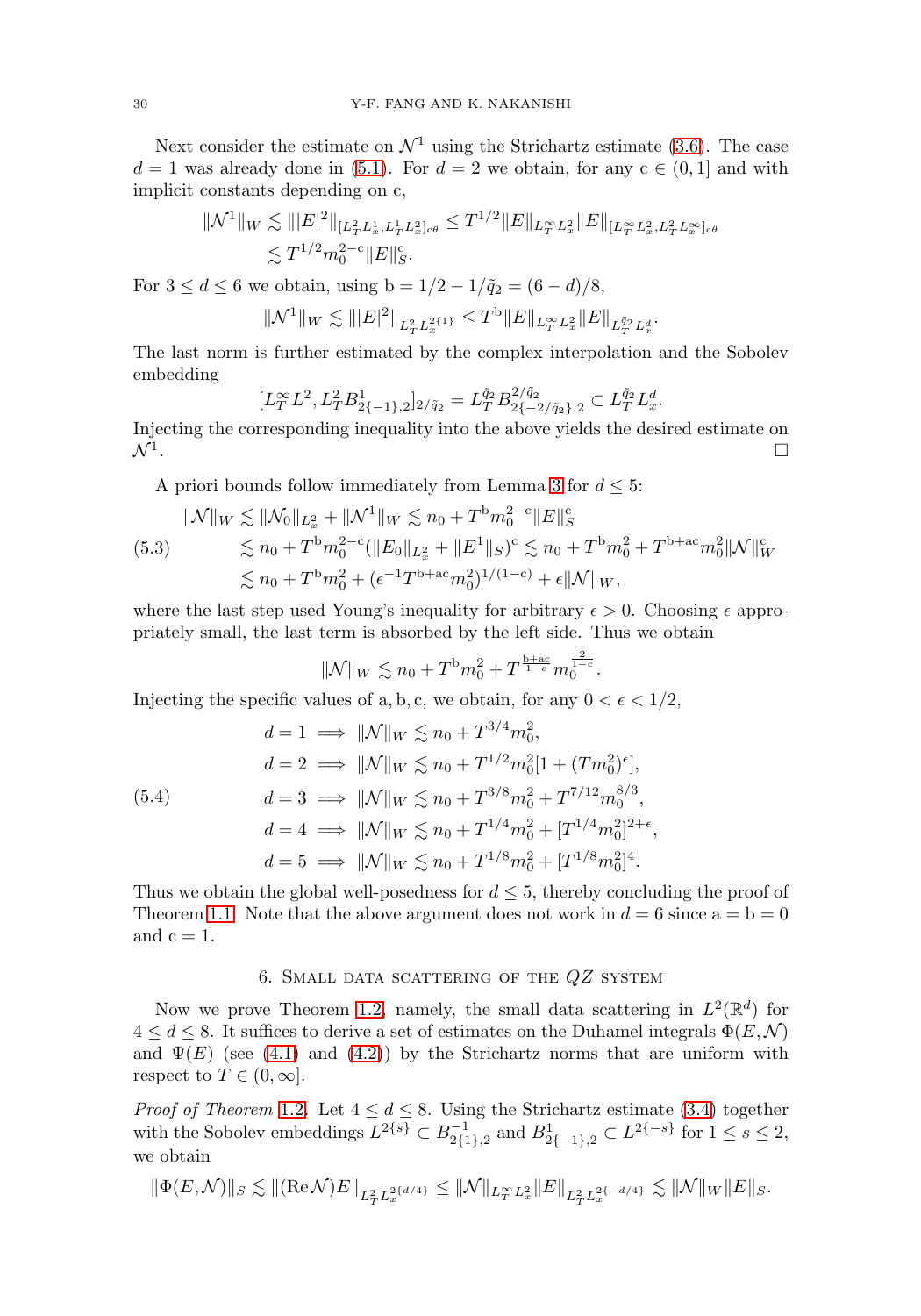Since  $e^{-itH}$  is  $L_x^2$ -preserving, we have

$$
\|\Psi(E)\|_{W} \lesssim \| |E|^2 \|_{L^1_T L^2_x} = \|E\|^2_{L^2_T L^{2\{-d/4\}}_x} \lesssim \|E\|^2_{S}.
$$

The difference is estimated in the same way. Hence we can choose both  $||E_0||_{L^2}$  +  $\|\mathcal{N}_0\|_{L^2}$  and M to be sufficiently small such that the iteration map  $\Lambda$  is a contraction on  $X_M$  defined in [\(4.7\)](#page-7-4) uniformly for all  $T \in (0, \infty]$ . Thus we obtain a unique global solution  $(E, \mathcal{N})$  as the unique fixed point of  $\Lambda$ , with the global Strichartz bound

$$
||E||_{L_{t\in\mathbb{R}}^{\infty}L_{x}^{2}\cap L_{t\in\mathbb{R}}^{2}B_{2\{-1\},2}^{1}}+||\mathcal{N}||_{L_{t\in\mathbb{R}}^{\infty}L_{x}^{2}\cap L_{t\in\mathbb{R}}^{2}L_{x}^{2\{-1\}}}\lesssim ||E_{0}||_{L^{2}}+||\mathcal{N}_{0}||_{L^{2}}\ll 1).
$$

For the scattering result, the Strichartz estimate also implies, for any  $T_1 < T_2$ , that

$$
\| [e^{it H^2} E(t)]_{T_1}^{T_2} \|_{L_x^2} = \left\| \int_{T_1}^{T_2} e^{-is H^2} ((\text{Re}\mathcal{N}) E)(s) ds \right\|_{L_x^2}
$$
  

$$
\lesssim \| (\text{Re}\mathcal{N}) E \|_{L_{t \in (T_1, T_2)}^2} L_x^{2(d/4)}
$$
  

$$
\leq \| \mathcal{N} \|_{L_{t \in \mathbb{R}}^{\infty} L_x^2} \| E \|_{L_{t \in (T_1, T_2)}^2} L_x^{2(-d/4)}.
$$

Since the last norm is vanishing as  $T_1 \to \infty$  or  $T_2 \to -\infty$ , we deduce that  $e^{it H^2} E(t)$ is convergent in  $L_x^2$  as  $t \to \pm \infty$ , namely, the scattering of  $E(t)$  in  $L^2$ . The scattering of  $\mathcal{N}(t)$  is obtained similarly.

#### Acknowledgment

The first author wants to thank Satoshi Masaki at Osaka University, Yoshio Tsutsumi at Kyoto University, and Takayoshi Ogawa at Tohoku University for their inspiring conversations and discussions, including the hospitality from their institutions.

### **REFERENCES**

- [1] J. Bourgain and J. Colliander, On wellposedness of the Zakharov system, Internat. Math. Res. Notices **11** (1996), 515–546, DOI 10.1155/S1073792896000359. M[R1405972](https://www.ams.org/mathscinet-getitem?mr=1405972)
- <span id="page-10-3"></span>[2] I. Bejenaru, S. Herr, J. Holmer, and D. Tataru, On the 2D Zakharov system with L<sup>2</sup>-Schrödinger data, Nonlinearity **22** (2009), no. 5, 1063-1089, DOI 10.1088/0951-7715/22/5/007. M[R2501036](https://www.ams.org/mathscinet-getitem?mr=2501036)
- <span id="page-10-5"></span>[3] Matania Ben-Artzi, Herbert Koch, and Jean-Claude Saut, Dispersion estimates for fourth order Schrödinger equations (English, with English and French summaries), C. R. Acad. Sci. Paris S´er. I Math. **330** (2000), no. 2, 87–92, DOI 10.1016/S0764-4442(00)00120-8. M[R1745182](https://www.ams.org/mathscinet-getitem?mr=1745182)
- [4] Thierry Cazenave, Semilinear Schrödinger equations, Courant Lecture Notes in Mathematics, vol. 10, New York University, Courant Institute of Mathematical Sciences, New York; American Mathematical Society, Providence, RI, 2003. M[R2002047](https://www.ams.org/mathscinet-getitem?mr=2002047)
- <span id="page-10-1"></span>[5] Tsai-Jung Chen, Yung-Fu Fang, and Kuan-Hsiang Wang, Low regularity global well-posedness for the quantum Zakharov system in 1D, Taiwanese J. Math. **21** (2017), no. 2, 341–361, DOI 10.11650/tjm/7806. M[R3632519](https://www.ams.org/mathscinet-getitem?mr=3632519)
- <span id="page-10-4"></span>[6] James Colliander, Justin Holmer, and Nikolaos Tzirakis, Low regularity global well-posedness for the Zakharov and Klein-Gordon-Schrödinger systems, Trans. Amer. Math. Soc. 360 (2008), no. 9, 4619–4638, DOI 10.1090/S0002-9947-08-04295-5. M[R2403699](https://www.ams.org/mathscinet-getitem?mr=2403699)
- <span id="page-10-2"></span>[7] Yung-Fu Fang, Hsi-Wei Shih, and Kuan-Hsiang Wang, Local well-posedness for the quantum Zakharov system in one spatial dimension, J. Hyperbolic Differ. Equ. **14** (2017), no. 1, 157– 192, DOI 10.1142/S0219891617500059. M[R3625889](https://www.ams.org/mathscinet-getitem?mr=3625889)
- <span id="page-10-0"></span>[8] L. G. Garcia, F. Haas, L. P. L. de Oliveira, and J. Goedert, Modified Zakharov equations for plasmas with a quantum correction, Phys. Plasmas **12** (2005), 012302.